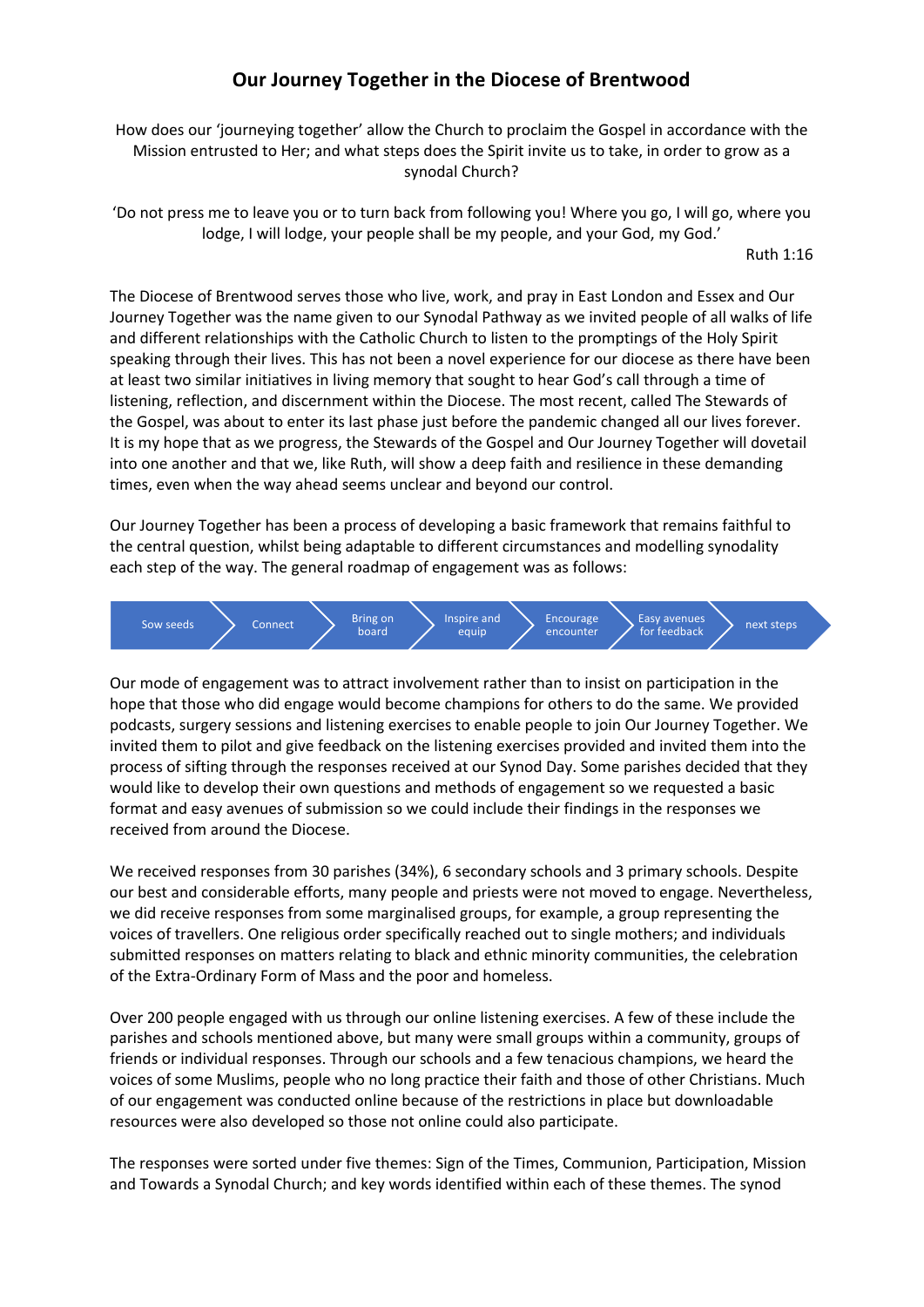team then formulated five statements or questions for each theme, based on the responses and the key words.

The Synod Day was a further listening exercise but of a different nature. Bishop Alan and about 90 people came together from across the Diocese for a prayerful, interactive and discursive assembly. The five themes became focal points around a hall; the statements were on the wall with the individual responses on tables underneath. Participants were encouraged to spend time at each of the five areas, to read the responses, reflect and discuss the statements with those around them, and respond by placing stickers on those responses or statements that they wished to highlight. If they felt that the statements didn't faithfully synthesise the responses, they were encouraged to rewrite or edit them. There was also the opportunity to record a message to camera.

The feedback from the Synod Day was then integrated into the synthesis below. The themes contain the statements or questions (*in blue italics*) and a flavour of the responses that gave rise to them. Some responses are *quoted in italics,* but this doesn't necessarily mean that there were more voices expressing that opinion. The synthesis is a collage of quotes so that individuals reading it might hear that their voice has been heard. The comments which have been underlined are those which Bishop Alan felt resonated with his own experience of the Diocese.

# **1. Sign of the Times**

Where does the Church in Brentwood find herself today?

*The Church gives blessings; it is a family, helping us in our hopes, struggles and disappointments. She heals and meets our basic needs; and is there for us in times of bereavement and grief. She cares and gives us time to care.* 

Many people reflected on the blessings which they have received from God through the Church: a space to share hopes and fears; the strength of togetherness; a place where we "*match our desire to help with others' preparedness to receive help*"; the beauty of the liturgy; and the strength that one gains from one's faith. "*We are so lucky to have our faith.*" "*God is good!*"

Many responses could be categorised under "life issues", a question for God or something with which they struggle: the stress which leads some women to abortion; whether the Church should revise her teaching on artificial birth control; the perceived acceptance or inconsistent treatment of divorcees; the need to value motherhood and fertility; "*homosexuality should be accepted*"; the Church should be more inclusive to the LGBT community; the concern to help prostitutes off the streets; those suffering with addictions or mental health problems; fuel and food poverty; the depressed and suicidal; consumerism, selfishness and indifference; suffering and war; the paralysing fear of the young to go out on the street; the brokenness of families and the concern for our planet. "*People have become tribal in their own bubbles,*" said one person. Yet we are called not to judge others for not wearing masks, for not being vaccinated, … and for all the above.

# *As the Church reflects on herself and that "God is in control", we recognise the tension between the "desire to maintain the status quo" but also the need to listen, adapt and witness by our lives.*

Many expressed their faith that God is in control. He is watching over us, meeting our basic needs. He will help, guide and protect us. Despite, even through, the pandemic, He is with us; and, like blind Bartimaeus, we need to recognise our dependence on Jesus for sight.

Some of the listening exercise responses could be categorised into how the Church is perceived by others. Negatively, some thought those outside would perceive the Church as having outdated, discriminatory views, "*looking back with rose-tinted spectacles*" while another said, "*the Church has an image problem, discarded by many because popular, superficial thought dictates that it is antiquated and has no place in modern society*". The issue of child abuse among some of the clergy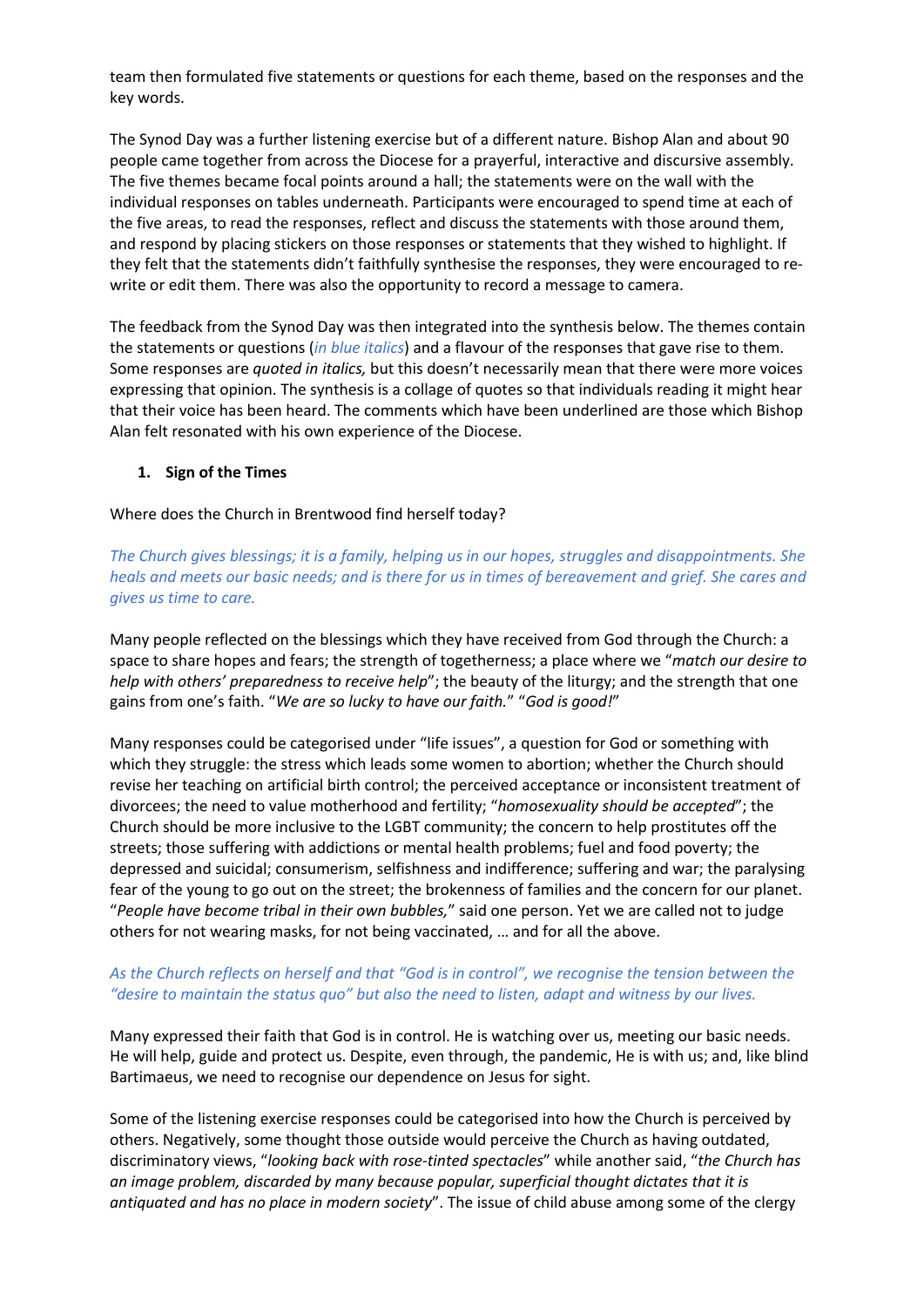was mentioned, and that the Church can be perceived as being hypocritical, for example, to the gay community. Others commented, for example, "*How can we bring in married Church of England priests, when we don't allow our own priests to be married?"* or explaining things as "a mystery" when a doctrine is difficult to teach or understand. One person thought others perceived the church, "*politely as being rather odd!*" "*A dogmatic tribal group who worships the Virgin Mary and is obsessed with sex*", that "*shackles people rather than allowing them to be free*", that, in the words of a Baptist minister, "*never moved off Good Friday … [but] needs to be looking at the resurrection.*"

Positively, many said that the Church is known for being caring and has a wonderful example in Pope Francis. We need all priests and Church leaders to be such witnesses. The Church offers the world "*a strong moral and ethical compass*" and is leading the messaging on climate change, and support for refugees, the poor and marginalised. "*The Church in the US has been compromised by politics*" but high-profile clergy shouldn't be afraid to speak out on important issues. She does amazing work through Caritas, CAFOD, food banks and her charitable organisations and initiatives such as "Calais Light".

Others felt that we were losing young people to other Christian communities which had more engaging liturgies or were more evangelising; we need more priests; homilies are too long; there is clericalism among the younger clergy; Catholics are now in a minority in many Catholic schools, and those who are Catholic do not attend church; those who do come to church don't want to get involved. Perhaps the Church has "*prioritised catechesis at the expense of evangelisation.*"

# *What have we learned about the Church during the pandemic?*

There was a great sadness that the Churches were closed, those places where we find peace or rejoice in singing together but all were grateful for online services. The liturgy adapted. It was creative, "*eminently more prayerful, reflective and honouring to both God and our neighbour.*" "*We realised how much we rely on the sacraments*" but, as if by way of a consolation during the time of lockdown, there was a greater quiet and peacefulness. People became more spiritually aware. "*The word that came to me is about slowing down.*" There were new ways to be close to God and others; though we couldn't see others, we found new ways to connect. Mass "attendance" increased. We prayed more. We had more time in our day. We saw a lot of sharing and much good. One person commented that post-pandemic, "*we talk more to each other at work and people of all faiths now pray together.*"

# *How can we use technology to build up the Body of Christ?*

The majority expressed positive comments about technology, whether as a tool for evangelisation or simply a means of connectivity between individuals and groups. There was universal praise for the way in which liturgies were broadcast online during the pandemic and a desire not to lose what has been learned, whilst recognising the need to return to Church in person.

# *How does the Church engage with a world where some experience violence and injustice?*

Many felt that still not enough is done to tackle racial injustice. Someone quoted that, "*92% of all teachers in the UK are white*" and that the Church "*should acknowledge that racism exists within its organisation.*"

Those who attended the Synod Day highly emphasised the comment that "*the youth who are involved [in the church] stay practicing far longer; and the priest should talk to them, so they feel wanted and included*." Another remarked that we need to find ways to connect the young and old. "*Things like climate change, Black Lives Matter and the Me-too movement that are high on the agenda of young people are not mentioned in homilies or prayers*."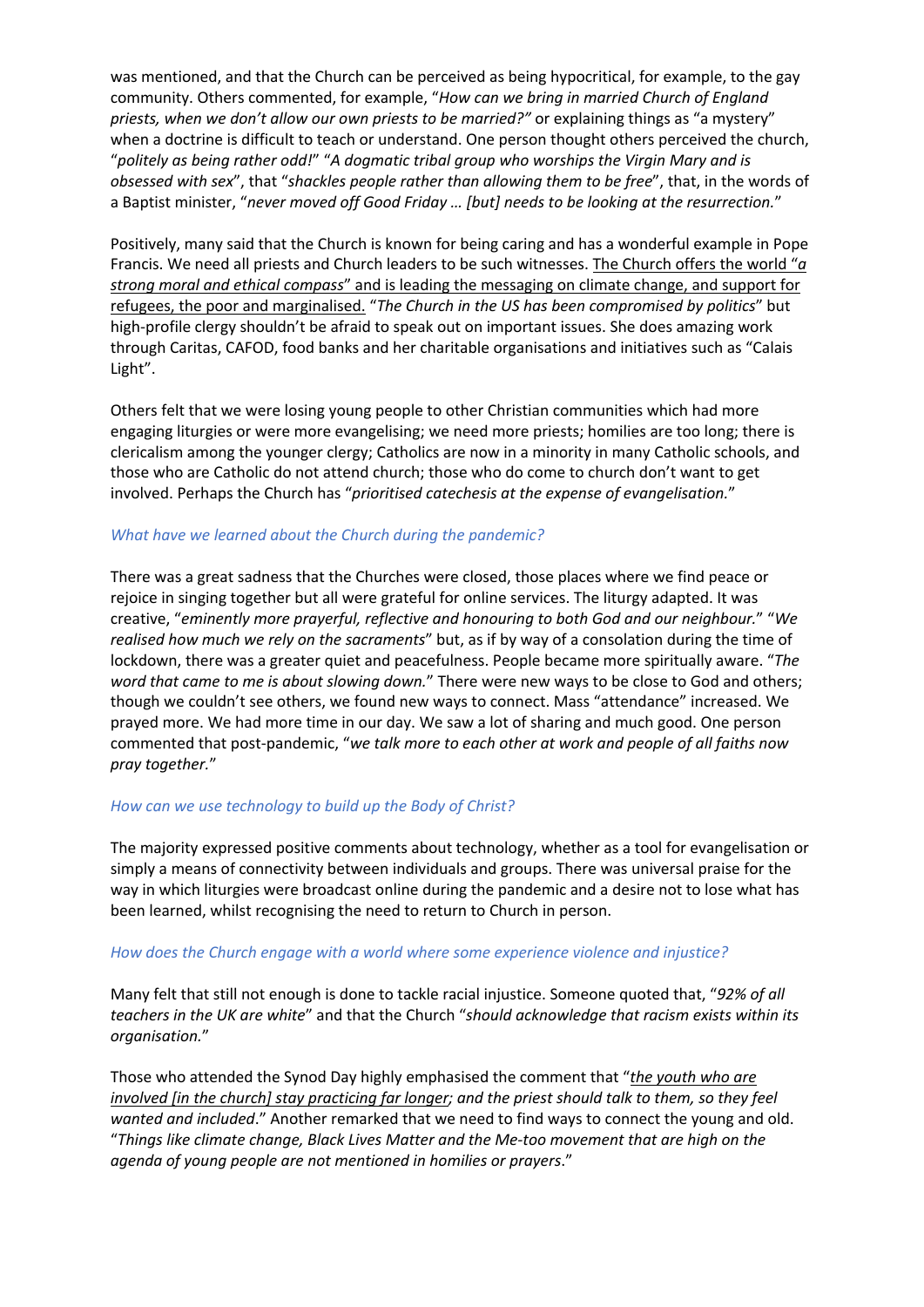Another commented that "*we need to be more visible when we have the chance. "Red Wednesday" was a missed opportunity in our parish when we could have lit the Church red.*"

# 2. **Communion**

# *Prayer and receiving the Sacraments improve our relationship with God; communion with him and one another.*

During the listening exercises, when asked how we are in communion with God and one another, many answers spoke of the Eucharist and prayer. We are "*energised, nourished and consoled*" when we receive Holy Communion. Many spoke of the joy of coming back to Church for the first time after the pandemic. People commented upon the beauty of the liturgy and the sacred space of the Church; the need for greater reverence and more silence, tolerance of noisy children, children's liturgies and greater participation of children in Church; the desire to have Mass available in Latin (or not); to celebrate more profoundly the liturgical year with greater emphasis on the seasons and the Marian month of May; and to continue with live streaming of Mass for those unable to attend in person.

The preparation for receiving the Sacraments was mentioned, especially how this might be directed to keep those children and adults practising their faith. Alpha, Cell Groups, Bible Study groups, Living Stones, Sycamore and Symbolon were all championed as examples of "*evangelising catechesis*" bringing people into communion with the Church.

Some of those who attend Mass daily spoke of the communion they have with other regular worshipers.

The Synod Day highlighted that the Church needs to be Christ centred. To acknowledge that He is in our midst. "*What would he have done?*" one person asked. Perhaps we are too concerned about rules and regulations without realising we could be putting people off or turning them away. There was a very strong endorsement to do more to engage young people in the Church, to create a Church for the young where the young are encouraged to be part an active of the community. There was acclaim for the work of CYMFED. The comment, "*children don't get joy from coming to Church*" someone said during the Synod Day. "*Perhaps we need to help them better understand the Mass,*" said another. There were requests for the liturgy to be "*modern*" and "*lively and forward thinking*"; and for old and young to come together to listen to one another.

Prayer groups and "Cell Groups" were highly spoken of (and liked by those who attended the Synod Day) as a way to strengthen bonds between people – a place where worries and needs can be shared, and where the group talks, listens and prays with and for one another.

Other means of enhancing communion which were mentioned include Exposition before the Blessed Sacrament, rosary groups, and the Stations of the Cross… and celebrating good news together e.g., birthdays and (priestly) anniversaries.

# *We express our communion with one another by being a welcoming and inclusive community.*

As people prayed the scriptures, the words "welcoming", "acceptance", "inclusive" and "belonging" were ubiquitous in the responses under every category and in reply to diverse questions. We clearly want a Church where all are welcome regardless of age, gender, ethnicity, class or language. There were examples of schools and parishes where this is championed and where responders felt a strong sense of belonging; and calls for us all to be less judgemental. Many felt that we were already a welcoming, inclusive Church but others recognised that we could be better. Groups mentioned specifically included the LGBT+ community and divorcees; and the noisy, fidgety children. Families and babies need to feel welcomed, especially the single parent with child. Are we doing enough to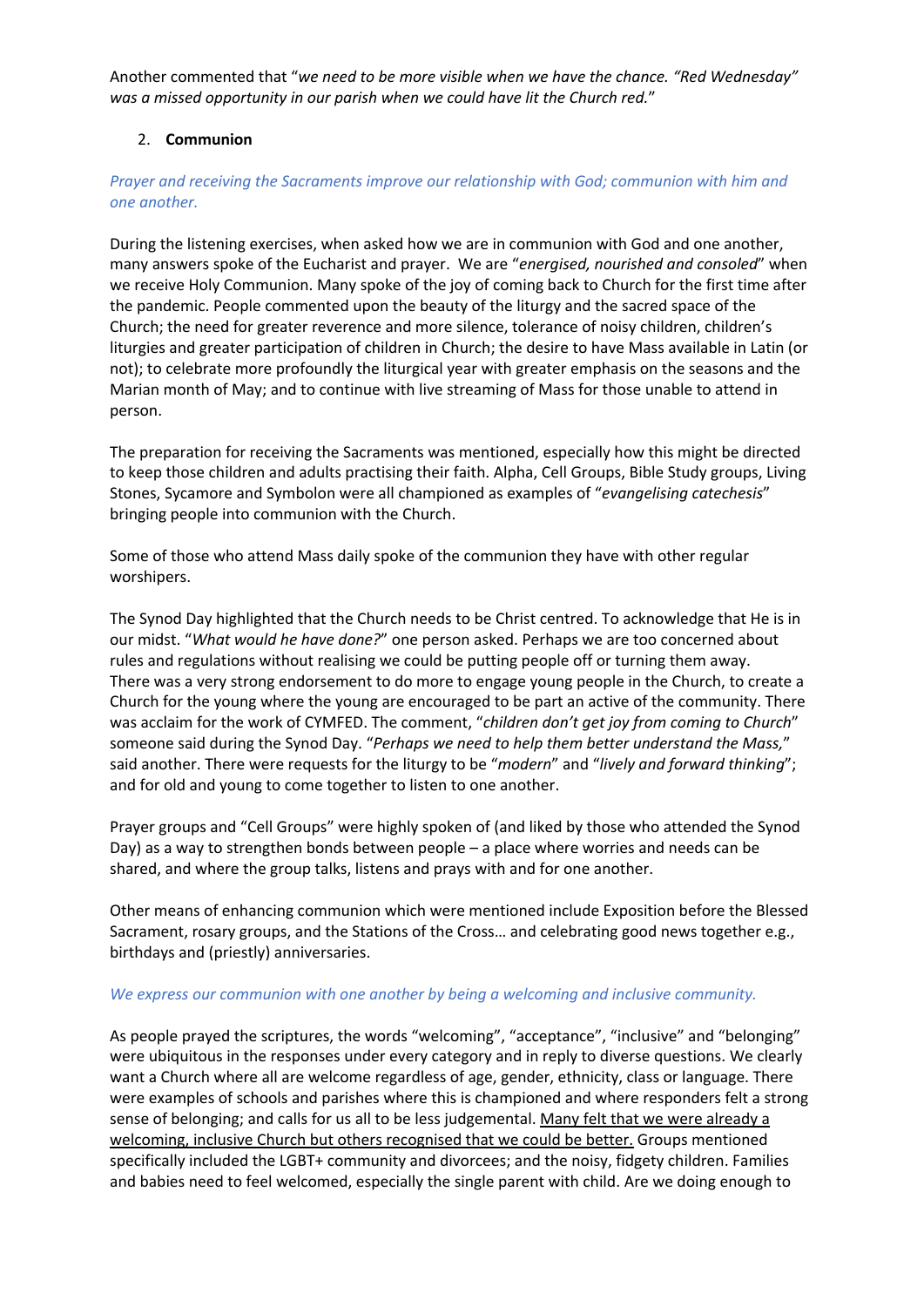support young Catholic families? The Church could be more inclusive, too, especially regarding lay female leadership. Responses included a call for female priests and married clergy.

There was a plethora of suggestions by which we could be more welcoming: a ministry of welcome; newcomers to be introduced to the community and a "welcome to the parish" letter; church cleaning groups; mother & toddle groups; refreshments after Mass; potluck suppers; gardening groups; and social events, just to name the most common replies.

The role of the priest was recognised as pivotal in a welcoming community. "*The clergy were found to be understanding, and have a good level of pastoral care, treating the parishioners as part of "God's family" trying to know them all by name.*" The response that we need to have priests who are approachable and supportive was strongly endorsed at the Synod Day.

# *The need for formation (in doctrine) is key to greater and better communion.*

Those who attended the Synod Day highlighted the responses that the Church should offer and support faith development and that sacramental teaching and understanding is very poor. They underlined the following comment: "*The example of Pope Francis in the way he lives his life, his teaching on climate change, refugees, the poor and marginalised, his ecumenism and inclusiveness etc. is so inspirational… . However, these wonderful teachings are sadly undermined by the hypocrisy, behaviour and unsustainable teachings of the Church in many ways. People have been leaving the Church in droves far outweighing newcomers.*"

There were requests for more retreats and parish missions; some felt that the fall in Church attendance was due to a lack of education. Many spoke of wanting more formation and training.

There were those who felt the Church stresses our sinfulness over and above God's love and "*how gloriously we are made in the image and likeness of God*" whereas others believe we should be starting with our sinfulness and "*the need to confess and repent to be worthy of the Eucharist.*" A few individuals submitted lengthy responses, some arguing for a more generous inclusivity in admittance to receiving Holy Communion.

"*If I am honest, I am confused as to what the current rules of the Church are on issues like*…" and the various issues were mentioned. There were many responses asking for better and more catechesis, "*truth and clarity*."

# *How do we express the communion we have with other (local) Christian communities?*

Responders mentioned churches coming together for shared liturgies throughout the Diocese: Good Friday Walks of Witness, joint Stations of the Cross, and multi-faith remembrance services in November. Some said that they express their communion with non-Catholics when they bring their non-Catholic partners to Mass or watch services together online.

Common tasks also bring people together from different churches. Examples quoted include the charitable work of Citizens UK, the Malachi Project for the homeless and Churches Together (specifically mentioned in Basildon and Stansted).

# 3. **Participation**

# How can we be more welcoming and inclusive as a Church in our local community?

Under a key-word heading of "Gathering People", there were many suggestions as to how we might improve participation in the Church and the need to get people together other than for Mass. Tea and coffee mornings, socials, dances, quiz nights, films during lent, Lenten lunches for those in need; theatre trips, walks from Church, Justice and Peace groups, gardening groups, cooking classes, a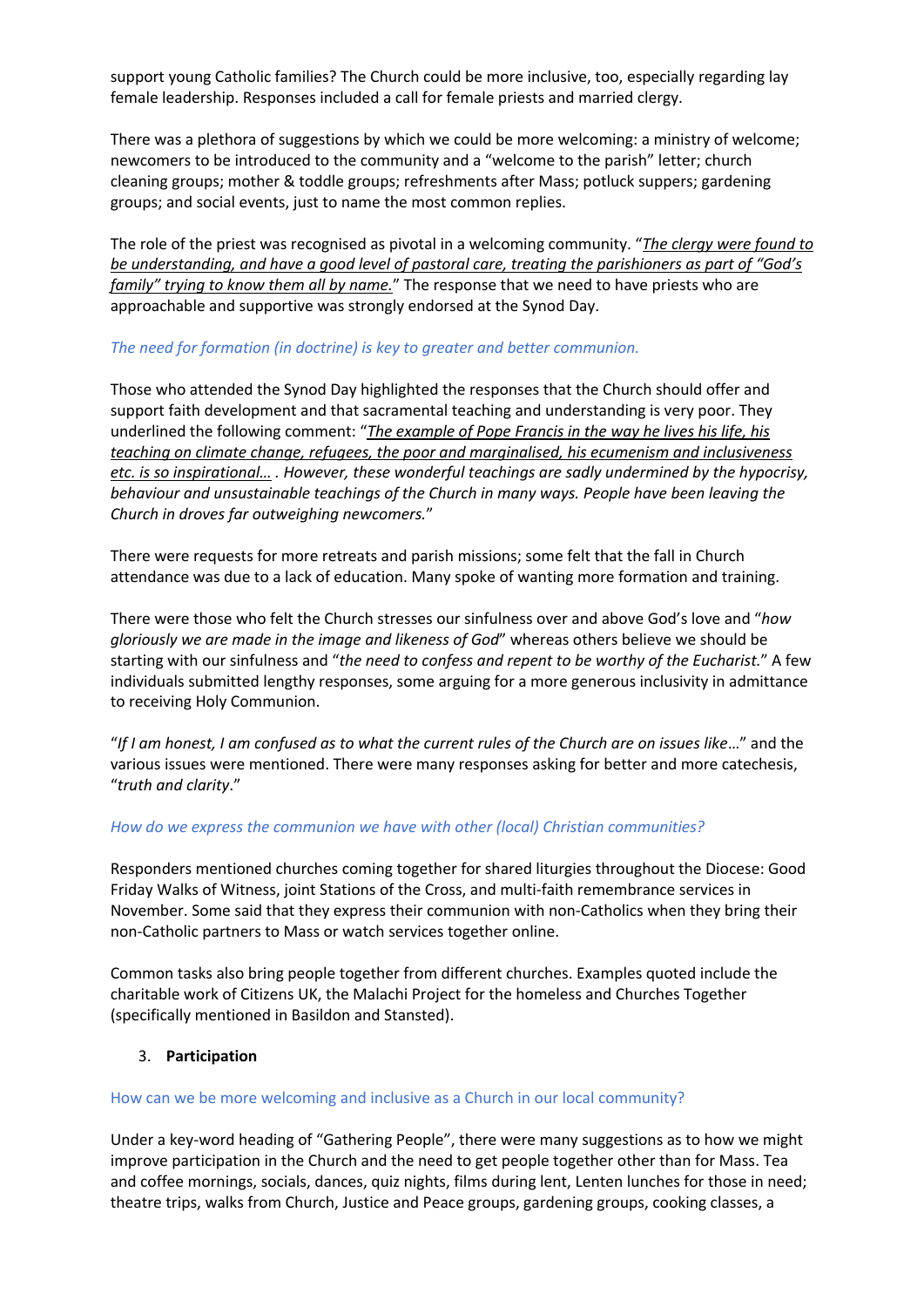men's group, workshops, board game afternoons, Facebook groups and drama groups were all mentioned.

When people come to Church, it was suggested that we be more welcoming at the entrance. A ministry of welcome is a pastoral opportunity, just as it is for the clergy when they greet people after Mass.

Obstacles to participation were also mentioned: "*Gatekeepers*" who feel you do not fit in so efforts to get involved are blocked. Other obstacles to participation were more tangible – the facilities: closed churches, hard seats (the need for comfortable back supports for the disabled) or no singing. Geography, too; some churches on the fringes of the Diocese or smaller than the bigger ones said they felt isolated and needed more support from Brentwood.

A recurring theme was "*Clergy influence*" and the degree to which they determine whether the Church is welcoming and inclusive. The role of the Parish Priest is pivotal in creating a participative community. One priest holds a surgery, encouraging all to see him for help; others produce short Youtube videos, interviewing parishioners about their faith journey. One person thought that the role of deacons needs to be reviewed.

Lay involvement as Catechists, Readers, Extraordinary Ministers of the Eucharist taking Holy Communion out to the sick, leading Morning Prayer and devotions were all cited as examples of participation.

"*Invitation*" was a key word. "*A personal invitation goes much further than general announcements.*" "*A good leader delegates.*" Which leads us to the next statement:

# We increase participation in the Church by asking others to volunteer.

Many people shared stories of how they came to be involved in the Church stemming from a personal invitation from one person, asking them to help with one task. There can be a reluctance, however, to ask for help and some people are better at asking than others. Is it that we leave the priest to do all the asking? We all need to talk more to one another in order to discover their skills and gifts, and encourage others to get involved. "*A lot of people are too shy or think that they are not capable.*" Perhaps we should be asking those who have lapsed, "*What will help you come back to the parish?*" "*We all need to befriend new members and encourage them to join the activities of the parish*."

#### Good communication increases participation. In what ways might we achieve this?

Regarding the liturgy, more engaging homilies was mentioned more than once; and they should explain the readings, be "*more down to earth and less abstract*", and shorter. We should be putting more resources into better worship and aids to worship such as our choirs. Many people expressed their joy in participation by singing. Opinion was divided as to the type of music however, some preferring traditional hymns, others more "*lively, re-vitalising music.*"

Most parishes have newsletters and more now have websites (including praise for the diocesan www.whatgoodnews.org site). Can we find new ways to communicate with people? Email, WhatsApp groups… and with more people accessing social media, are we utilising it to the best of our ability by having, for example, online content on platforms such as YouTube? "*We need to become better at advertising ourselves*" said one person who gave the example of a connection between parish and school giving rise to 200 charitable donated items and some of the students volunteering… "*hopefully this will result in them coming back to Church eventually.*"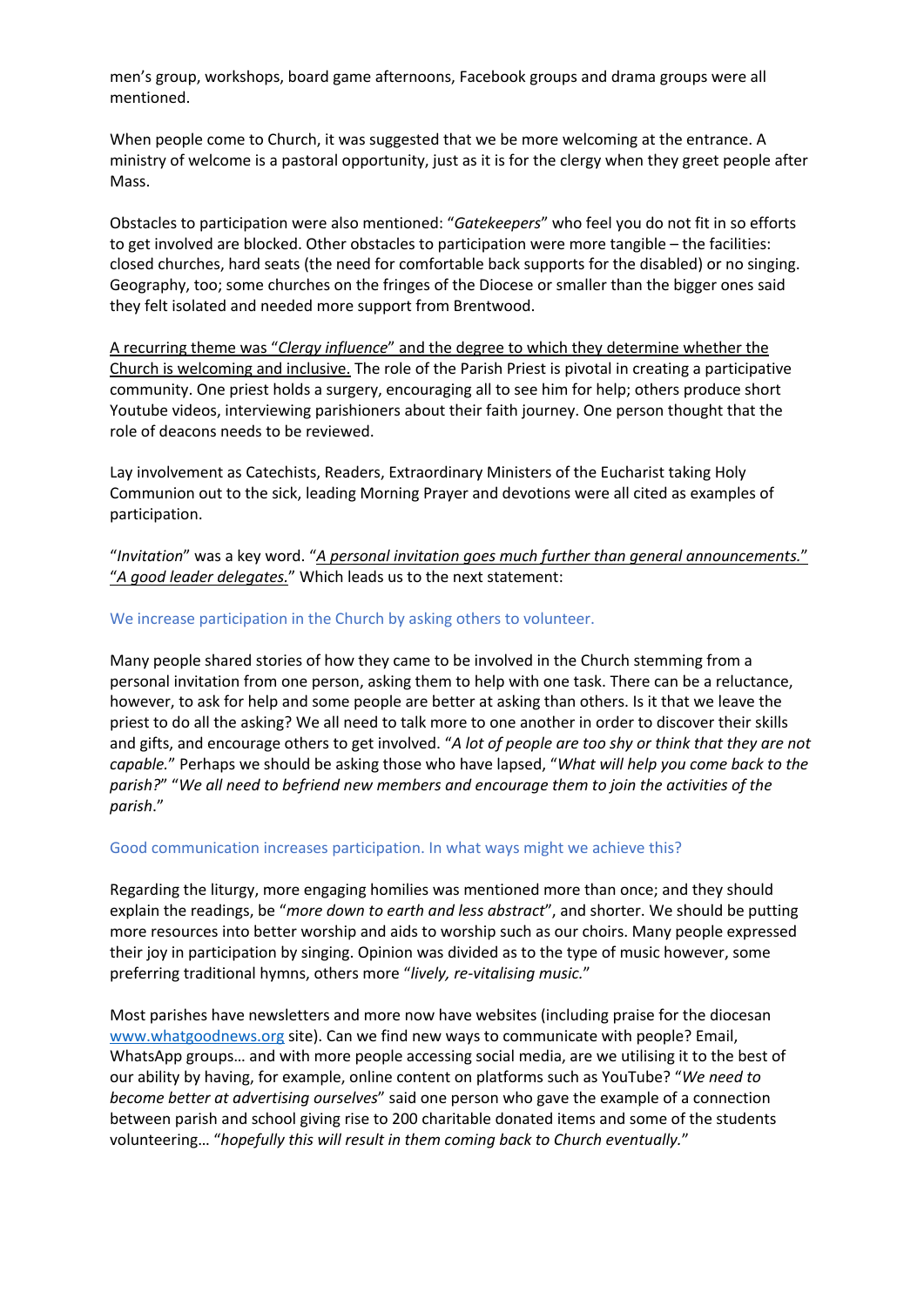Other suggestions included a parish directory, photos of those leading church groups, and a suggestions' box… and a virtual one for those online! Most people wanted live streaming of Masses to continue for the housebound and those unable to participate in person.

Parish Councils, catechetical and liturgical groups, and other organisations all improve participation in community life.

It was felt that we share more of ourselves in smaller groups. Whether it be "*the PPC as a platform for parishioners to express their opinions*", the SVP, CWL or parenting groups, for example, all these church organisations give us the opportunity to meet in smaller groups, bring us together, increase our participation in the life of the Church and provide space to share and listen to others. Some commented, however, that many groups do not cater for working people.

How do distinctions between male/female, old/young, clerical/lay, culture and language affect participation in our Church? E.g., Including the youth in the liturgy might increase participation.

Someone commented that there is increasingly less lay involvement in the Church over the past 20 years but this was balanced by another saying, "*the Diocese is still light years away from understanding the pressures of everyday life.*" Others spoke of the demands of feeding and clothing a family and work-life balance. Perhaps the increased busy-ness of our lives is a barrier. What are the other barriers to greater participation?

The call for women priests and deacons was mentioned by many; and the comment, "*It is extraordinary that no woman gets to vote in who leads our Church*" received several endorsements at the Synod Day. The role of women in the governance of the Church at all levels was mentioned and how a greater involvement might increase participation of all and not just those women concerned.

Some felt that racial equality was not reflected in the roles of the laity.

"*Running a large organisation such as the Church is an administrative challenge but the real challenge is supporting those in need*." The answer, of course, to the above question is that none of these distinctions should affect our participation but we should focus rather on another muchemphasised word, "*co-responsibility*". We must "*share the burden between priest and laity.*"

There was overwhelming concern for the pressures placed upon the clergy and for their wellbeing. Some thought they would be better equipped for ministry through the support of a wife or by living in community, as was the case in the past when there were several priests in one presbytery. Perhaps the administration could be delegated to lay professionals, freeing up the priests' time for sacramental ministry or to spend more time in schools "*because many of them are inspirational.*" "*Does everything need to go through the priest?*" Might we increase vocations to the priesthood in other ways? "*Do we need just two models of clergy? Could we not have some non-stipendiary clergy?*"

If we want to increase participation in the Church, we need to do more to encourage the youth. This was much discussed at the Synod Day. Often mentioned were calls to make the Church "*more child friendly*" and to have more youth activities and youth representatives on the parish council. "*I feel the youth should have a voice*" and "*give them something to do. Make them feel important.*" Also suggested was that they should be more participative in the liturgy by having younger readers… and singers: "*A vibrant choir will pull the youth to church*" with "*hymns that they can understand and relate to that are not 19th Century language.*" Many highlighted the work of our youth ministry which needs more support.

The comment, "*I think every parish should have an outreach worker*" links participation to the next theme of mission.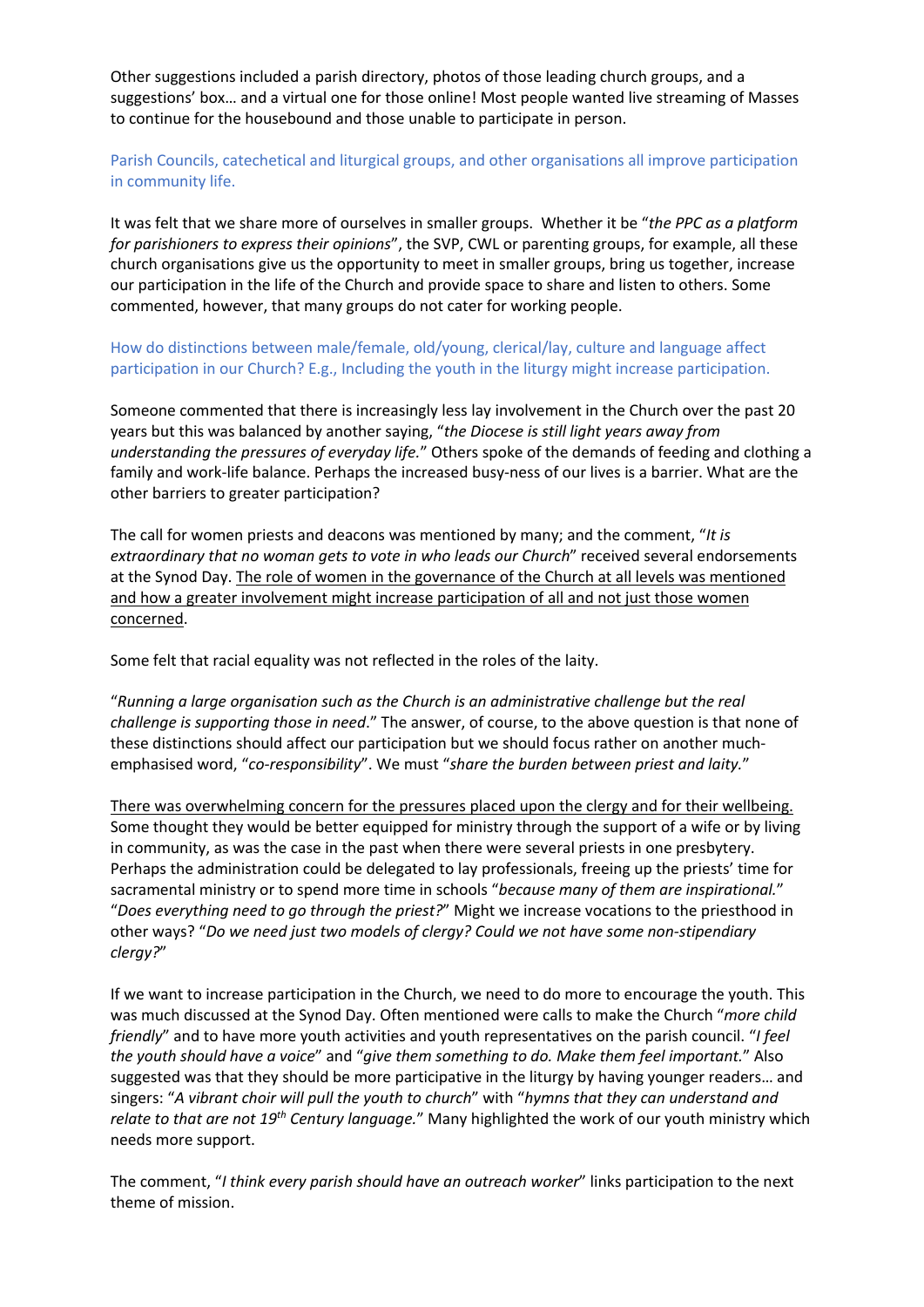# 4. **Mission**

We are missionary by our charitable works when in social action, showing everyday kindness, listening to others and gathering people together for socials and community projects where all are invited.

Many expressed the belief that mission springs from the Word of God, prayer, and guidance of the Holy Spirit; and then this leads on to how we live that out.

"*I pray for the Diocese to urge parishes to actually create spaces to listen and to engage in outreach.*" Some of the outreach and charitable works have been mentioned above. Others talked of include Project 58.7, supplying food to those in need and the "Daily Bread" Café.

People spoke of being more inclusive and reaching out to the marginalised, treating everyone as brothers and sisters, supporting those most in need in their area: visiting the sick and housebound, making arrangements to bring those to church who don't have transport, and helping the poor and homeless. "*Are we hearing the voice of Blind Bartimaeus on our own doorstep?*"

We are missionary, too, however, in the small acts of kindness: to those behind us in the shopping queue and to all whom we meet daily.

Again, the youth were mentioned and it was expressed that we need to show a good example to the young while they are still in their formative years.

# Teaching and catechesis give rise to evangelism.\*

"*In order to be sent out on a mission, we first need to renew our commitment to Christ and to His teaching*." Many people said that we need to get to know Christ better in order to be Christ for others and we do that through better and more catechesis. Talking about the lives of the saints, too, those who were close to Jesus, and how their relationship with him inspired them to good works will also make us more missionary. \* But "*evangelisation also needs to be supported by teaching and catechesis*."

Others felt that the Church was out of touch with the secular world. Are we being Christ to all people? "*One (gay) person said that she had a breakdown trying to reconcile her faith with her sexuality.*"

#### How shall we communicate the Good News? Social media? Personal testimony?

Evidence in the feedback suggests we need to experience the Good News before we can communicate it to others; and many spoke of how they have encountered it through Cell Groups, for example, or being welcomed.

There was concern that young people are searching for answers and the Church is not present in all online forums. "*The Church needs to find an engaging online platform for the youth.*"

"*Livestreaming is good. They might visit the Church because they have seen us online.*" All manner and means of communication were mentioned from the internet to invitations via leafletting or letters or just ensuring "*there's always someone on the end of the phone.*" We need to share and listen to one another's stories.

"*To be a synodal church, we need to be an example to the young by how we live.*" "Witness" was a key, underlined, word. "*Others see Jesus in you through our actions-caring for one another.*" The youth in our schools spoke of the need to share more and to stop bullying, and "*to treat Jesus like*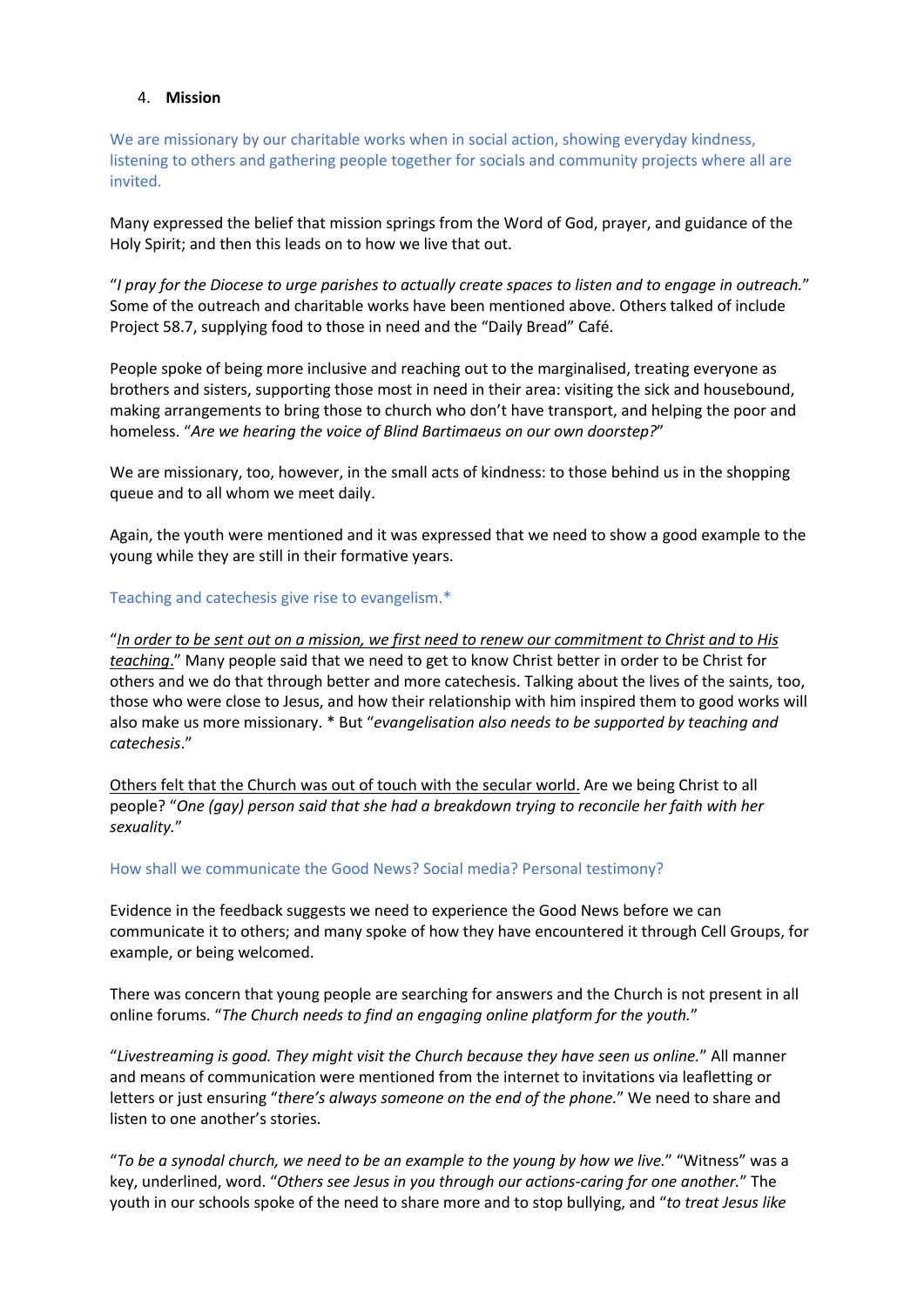*our best friend and tell him what is going on in our lives*"; and "*for young people to discern their path in life and to have a sense of purpose.*"

"*A lot of what the Church does is not spoken about in the secular news*" said one person. We need spokespeople who will communicate all the good that the Church is doing to counter the bad publicity she gets.

Finally, under this heading of communicating the faith, there was the recognition that many feel uncomfortable talking about their faith and just need more confidence.

Keeping churches open and providing a spiritual place of prayer where all (from the marginalised to the lonely and the lapsed) are welcome is mission itself.

One person felt that we should "*keep churches open, rather than selling off churches in the face of falling vocations*" and many people's dream for the future was for full and bigger places of worship. Others expressed in many different ways that it is individuals who are the living stones making up the Church.

# Are we too comfortable? Missionary enough?! What is Jesus asking you personally to do?

Some said that they thought the Church was "*on the right track*" and that in a world of change, there is the right "*balance between what has been with a flexibility to bring in the new.*" One individual said, "*This is God's mission.*" The clarity of this statement is a healthy reminder that mission begins and ends with God.

Finally, one 10 year-old server when asked what his dream was for the future of the Church replied, "Cardinal Archbishop of Westminster!" The response, "My dream is: a serving Church" was liked by many at the Synod Day.

#### 5. **Towards a more Synodal Church**

#### Do we have faith that God is guiding this synodal process?

Participation in this process was by way of invitation and, for those who took part, there was a consensus that the Holy Spirit is at work as we journey on this synodal pathway. A few, and predominantly those who were once part of the Anglican communion, had reservations, and some of those did not engage in the process.

"Sometimes we don't emphasise what the Holy Spirit does" remarked one person. The Catholic faith is a wonderful treasure and we need to hold on to the fact that Christ is at the centre of the Church. "*We need to trust in the Spirit*."

#### A "Listening Church" manifests itself in its governance, structures of leadership and teaching.

Some felt that the energy experienced in the Church post Vatican II had diminished and even that the Church was going in a different direction. Someone remarked that "*synodality must never weaken the papacy*."

The "*critical*" role of the priest has been mentioned above. "*He has the power to strengthen or ruin a community*." "*There is the priest, for example, who comes in and stops people fulfilling their roles and tries to do everything himself*." Would this still happen if the laity had more of a voice in the governance of the parish? "*Are we ordaining the right kind of men?*" "*What are the criteria for suitability for ordination?*" Many called for priests to be freed of the burden of administration.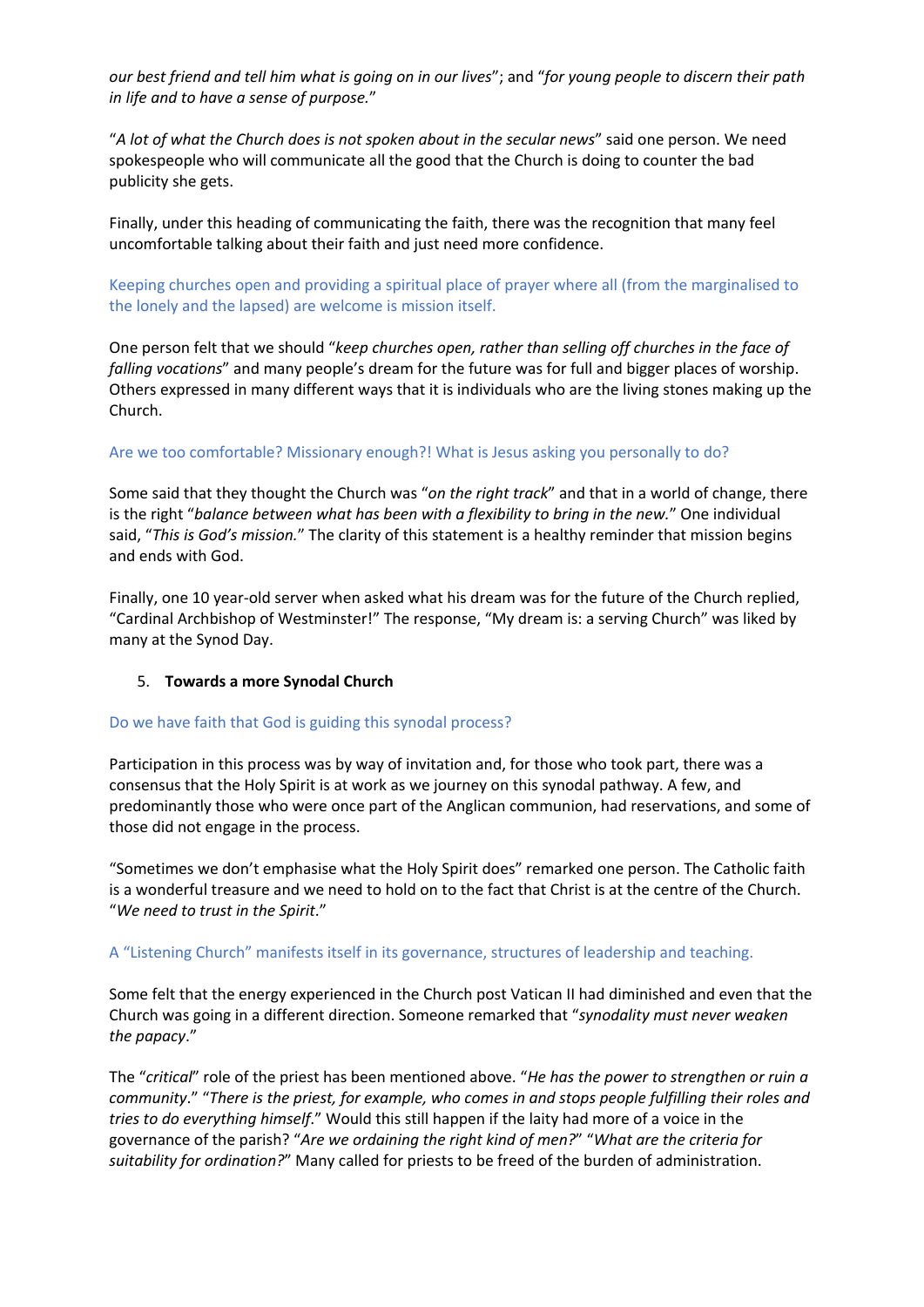There was criticism as to how some ordinariate priests were appointed to parishes without beforehand explaining the Ordinariate to the people and how that might affect the parish and the liturgy.

The role of women in the church, and not necessarily women priests or deacons, was frequently raised.

# A Synodal Church is an inclusive Church.

Many felt that the Church was inclusive and welcoming but the LGBT+ community were the people thought most excluded.

Among the responses**,** the youth of Newham listed, in their opinion, what did, and didn't, need to change in the Church: The faith, doctrine, sacraments, liturgy and sacramentals (buildings and statues) don't need to change but the Church's engagement with "the world" does. What, therefore, is the world saying to the Church?

We are losing young people to evangelical churches. Why? "*They are being evangelised in these churches*."

# **Conclusion**

Our own Stewards of the Gospel process and this synodal journey have many parallels and synergies, not least a desire for maximum consultation regarding the future and mission of the Church. Our diocesan synodal process was paused when the pandemic affected the life of the local churches. We had begun to look at partnerships of parishes as a collaborative way forward.

Since the bishop is encouraged "to integrate the Synodal Process into the life of the local Church in creative ways that promote deeper communion, fuller participation, and a more fruitful mission." [para. 3.2, Vademecum], Bishop Alan will meet for a day of prayer with the diocesan synod team after Easter to discern how the fruit of this synodal pathway might be fed back to the partnerships so that the journey may continue.

It may be, for example, that the matter of freeing priests from the burden of administration, mentioned above, might be explored by each partnership to find a local solution and/or local missionary outreach projects are discussed at partnership level to discern the needs of one's immediate neighbours.

# "More time please" … What happens next? Where?

Many asked this final question. There has been the feeling that processes and programmes, all begun in the past, have not led to change; and the synodal pathway could become the latest in this line of initiatives to come to nothing. The diocesan programme of renewal, "Vision 2000", leading up to the millennium, came to nothing and now there is the danger that the time lost to the pandemic has caused the "Stewards of the Gospel" programme to lose its impetus. It is important, therefore, that the vision document, "Shaping our Future", which was the fruit of this last process, is integrated with the responses of this synodal pathway to become the first step in the next stage on our diocesan journey.

The last word goes to someone in our diocese who said, "*My dream is for a more joyful Church*."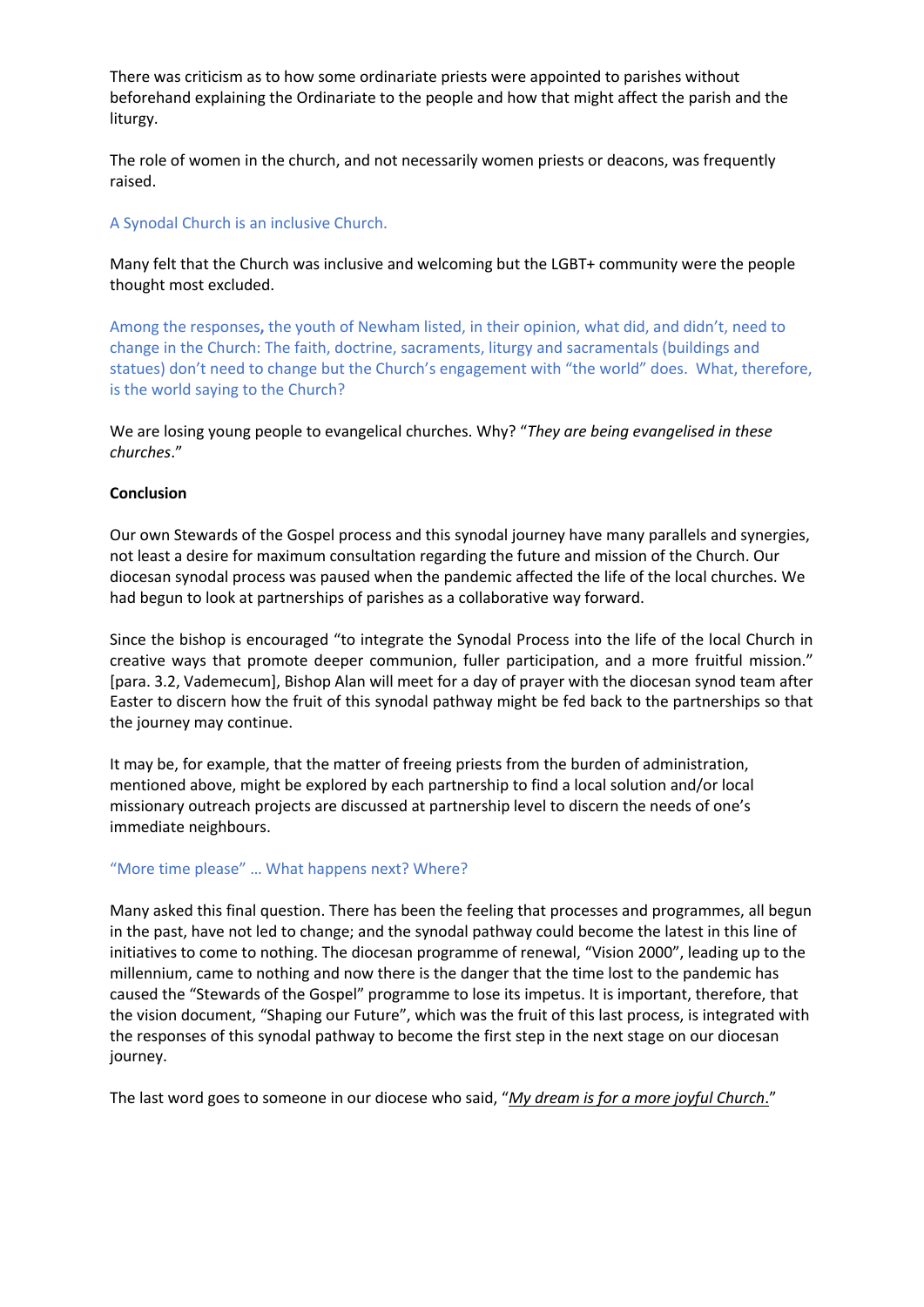# Appendix 2 – Methods of Engagement and Resources

# Synod Surgery Sessions

**Target Group:** Those who will coordinate listening sessions in their local communities.

**Purpose:** To provide a safe space for mutual support and encouragement of those who will enable people in their local community to engage with Our Journey Together. This also became a place for people to give us feedback on resources and make practical requests.

**Description:** The Diocesan Contact persons offered an hour twice a week for the first 3 months of Our Journey Together, to meet online with people on our database who would enable local listening sessions to take place.

We made it clear that this is part of Our Journey Together and that everyone in the Zoom room had something to contribute and would be heard with respect and fraternal love. We also made it clear that nothing personal mentioned in this meeting would be noted. The only notes made were practical action points that were mentioned at the end of the meeting, for confirmation. Most of these meetings were open to any expression of Catholic Community in the Diocese and we often had a mixture of those from parishes, schools, charitable organisations or interest groups.

**Insights:** People came from all over the Diocese to a zoom meeting and did find them to be a supportive and encouraging experience. The online nature of these meetings meant that people who would not have otherwise had the opportunity, were able to share their experiences, questions, and wisdom with one another. Specific issues were raised, and where a practical response was needed, we were able to follow up after the meeting. However, this also became a place for emotional support for those dealing with resistance. On at least one occasion, a participant came back to tell us that our prayers for her situation had been answered. When something was raised that should have been part of our response to the central question, we asked the person involved to email or in some way send us their comment, so that we did not break the confidence arranged at the beginning of the meeting.

Generally, we had 8 – 12 people in attendance for a surgery session. This was an ideal number for this type of meeting and enabled healthy conversation.

It would have been even better if we had some surgery sessions specifically for schools or on specific issues. People who attended these meetings went on to organise local listening exercises in their community. If they did not, it was often because they experienced significant resistance from their parish priest. This was incredibly disheartening to the person involved. To build for success, we would have needed more facilitators to keep the conversation in small groups. If organising something similar in the future, I would recommend building in time to train and prepare other to facilitate sessions like this.

# Printed and Printable Resources

At the launch of Our Journey Together we produced a few small resources to engage with people in parishes, schools and connected to religious orders. To lower the environmental impact of these resources, they were kept to a minimum and kept small. Through our surgery sessions and from email feedback, we were also asked to produce downloadable and printable versions of our online listening sessions. These were also made available to facilitators.

# Prayer cards

**Target Group:** Our praying population who are connected to parishes, schools, and religious orders. **Purpose:** To enable the first step in Our Journey Together to be one of prayer and to provide a gateway to our online resources through a simple QR code.

**Description:** An A7 printed card with an inspirational quote, the Synod Prayer and a QR code directing people to Our Journey Together pages on the diocesan website.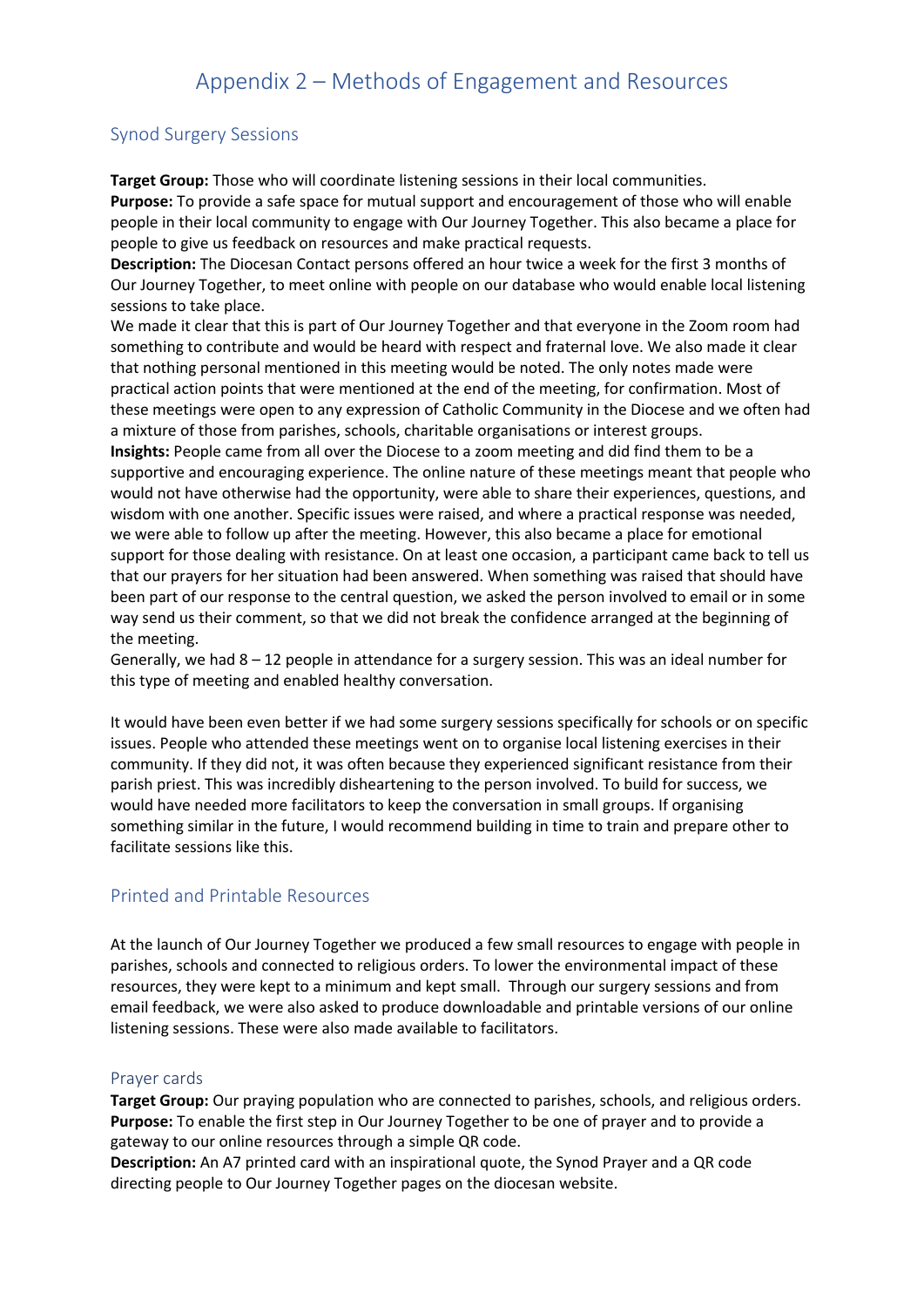**Outcomes:** The feedback received was positive and we were asked to make more available, so set up an ordering system that enabled a discount for those within the Diocese to order more prayer cards for their local community.

www.cpo.org.uk/product.aspx?prod=DOB100A7PC

# Thankyou cards

**Target Group:** People who attended in person listening sessions.

**Purpose:** To honour those who took the time to attend a listening session and provide them with an avenue to share a personal reflection with us.

**Description:** An A5 Thankyou card that could be given out at the end of an in-person listening session.

By far, most listening sessions happened online, so there was not the opportunity to give these cards to people though we did get multiple requests for a link to the personal reflection survey.

# Printable Listening Sessions

In response to the request for resources to engage people not comfortable with anything online, we formatted our online listening sessions for printing locally. In addition, we provided a leader's guide and a note taker download to equip those leading and recording comments to do so easily. They reflected the online surveys so that anything written or typed could be inserted and sent through our online forms.

# Online Resources

# Our Journey Together Podcasts

**Target Group:** People who had heard of Our Journey Together and wanted to know more. **Purpose:** To provide an easy-to-access source of information that would help people understand the main concepts of Our Journey Together.

**Description:** This was a first series so provided a light touch on the main themes and used story, clear and easy to understand language with a warm and friendly manner to convey our messages. We wanted to provide a resource for people who were unlikely to read the documents on For a Synodal Church. At the time of writing this report there were over 700 listeners to the four episodes. We used the following platforms:

**Soundcloud** Spotify YouTube (short, subtitled clips)

# Listening Exercises

**Target Group:** Those with some connection to the Catholic Church who wanted to participate in Our Journey Together.

**Purpose:** To listen prayerfully to Scripture and one another as we shared our responses to the questions posed.

**Description:** Four different listening exercises were provided. They were based on the following:

- 1. The Joyful Mysteries of the Rosary
- 2. The Road to Emmaus
- 3. Peter and Cornelius
- 4. The Healing of Bartimaeus

Survey Monkey was the tool used to provide the prayers, readings, and method of sending responses directly to the Synod Team. The Synod Team ran a pilot of each of these resources and adapted them according to the feedback received. Many of those who experienced these listening exercises went on to lead sessions with people from their community, either online or in person.

https://www.dioceseofbrentwood.net/synod-2021-2023/our-journey-together-resources/